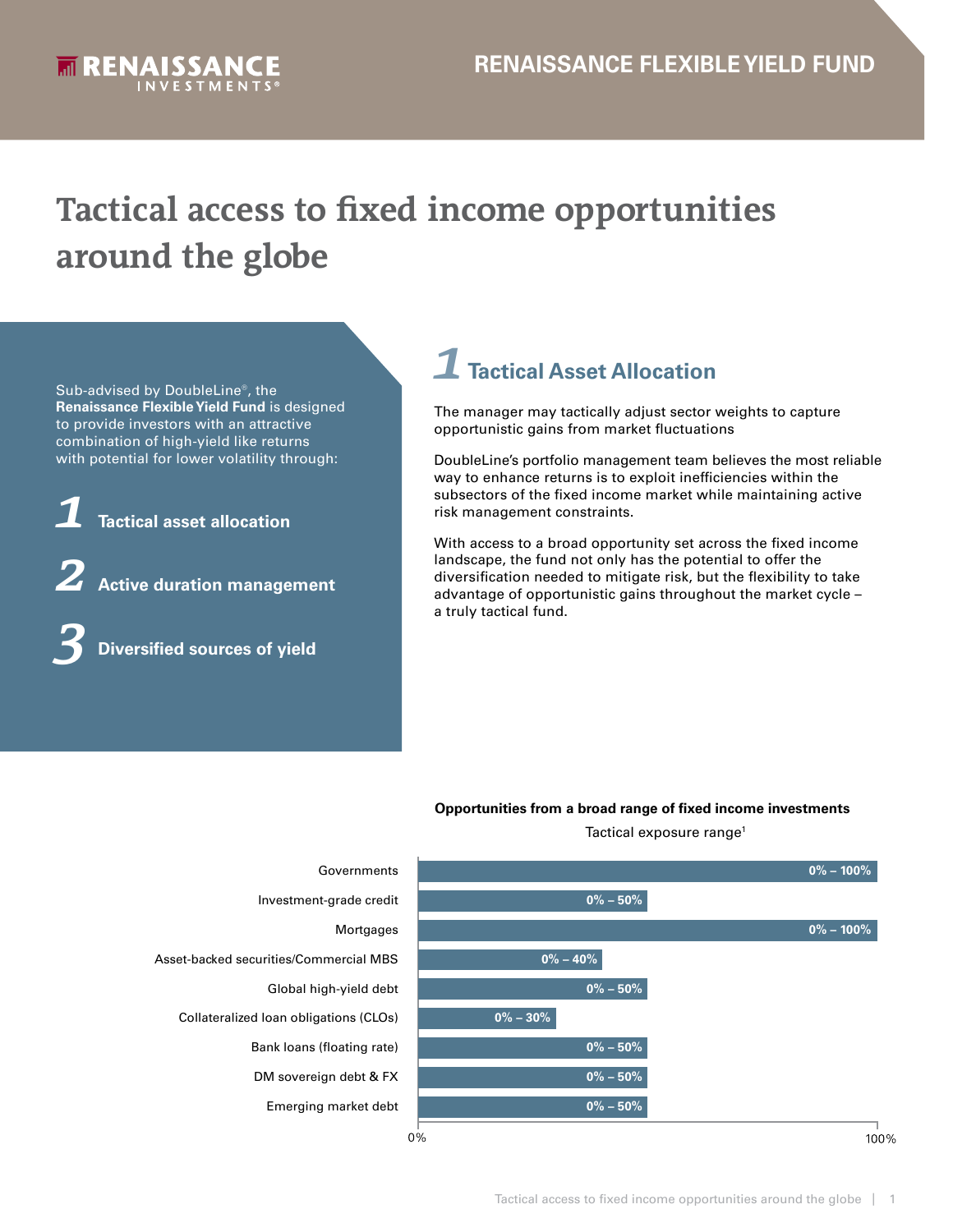# <span id="page-1-0"></span>*2* **Active Duration Management**

The manager can help contain risks and profit from opportunities within various interest-rate environments

Duration measures the sensitivity of the market price of a fixed income investment to a change in interest rates. As bond prices and interest rates are generally negatively correlated, rising rates could have an adverse effect on your portfolio. A higher duration suggests a greater sensitivity to interest-rate changes.

As illustrated in the chart below, bonds with different maturities, coupons, yields and call features all have different responses to interest-rate changes. DoubleLine's ability to allocate across fixed income sectors enables them to actively manage duration exposure within the portfolio which can help to mitigate risk and capture opportunities in any interest-rate environment.

## **Duration of traditional vs. non-traditional bonds** (as at December 31, 2021)2[, 3](#page-3-0)



## **Diversified Sources of Yield**

Access to a broader fixed income universe can help boost yields compared to traditional fixed income sectors

The search for yield continues as interest rates hover around all-time lows. Traditional fixed income may have provided adequate yield in the past, but current market conditions require diversification beyond the traditional.

Non-traditional bonds can help enhance portfolio yield, as indicated in the chart below. After tactical opportunities and risks are considered, DoubleLine's ability to tap into multiple sources of yield around the globe can help provide the fund with a reasonable boost.



#### **Yields of traditional vs. non-traditional bonds** (as at December 31, 2021)4[, 3](#page-3-0)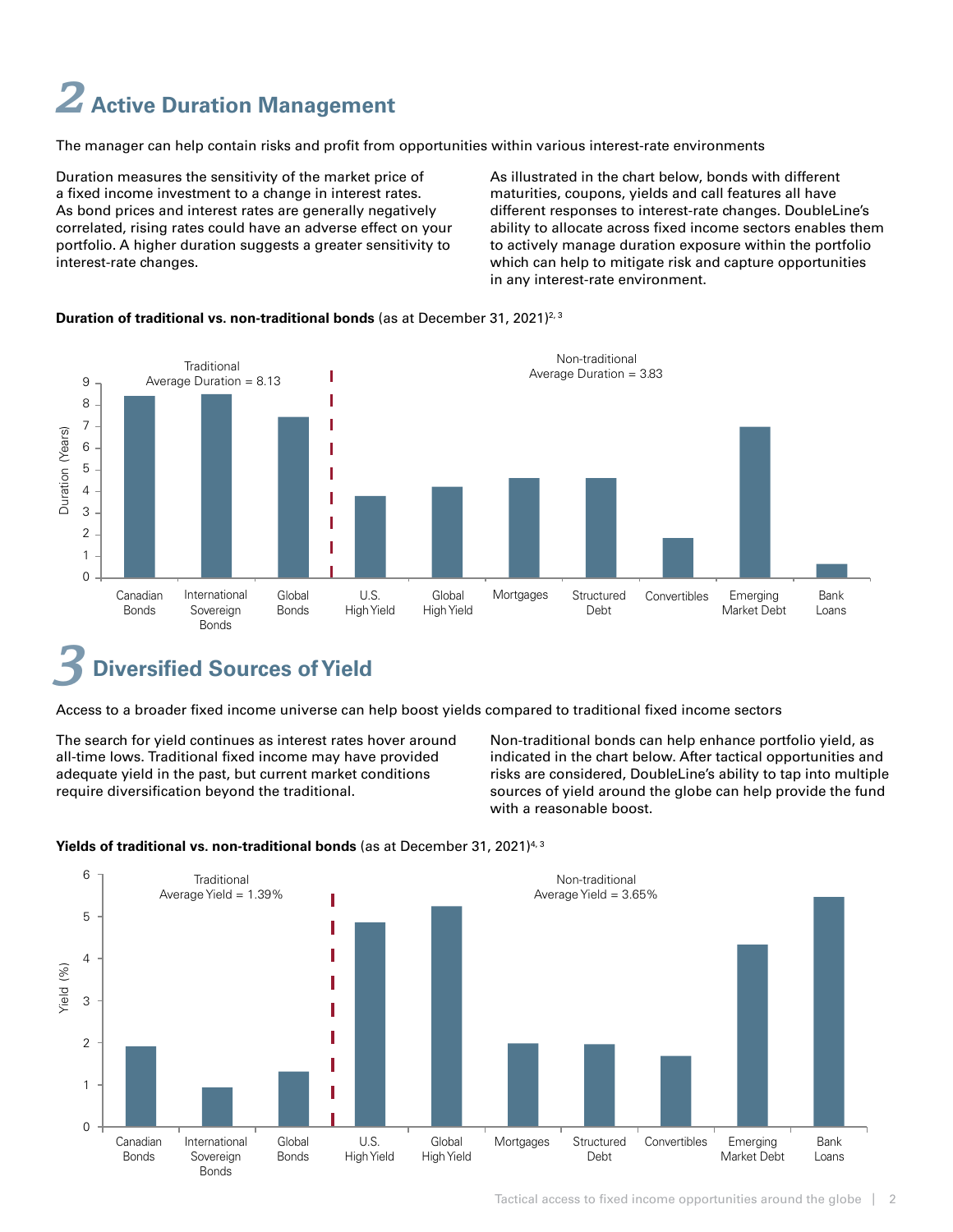## <span id="page-2-0"></span>DoubleLine® is an independent, employeeowned money management firm founded in 2009. The firm offers a wide array of investment strategies run by experienced portfolio managers, employing active

risk management, in-depth research and innovative product solutions. DoubleLine portfolio managers have been working together on average over 15 years. DoubleLine believes that the longer the team has worked together, the more consistent its philosophy and process become over multiple market cycles.



## **Managed by "The New Bond King"**



#### **Jeffrey E. Gundlach**

Chief Executive Officer & Chief Investment Officer Jeffrey Gundlach is the Chief Executive Officer of DoubleLine. He is recognized as an expert in bonds and other debt-related investments. He is a graduate of Dartmouth College, summa cum laude, with degrees in Mathematics and Philosophy.

### **Accolades**

- Inducted into the FIASI Fixed Income Hall of Fame<sup>[5](#page-3-0)</sup> in 2017
- Named to Bloomberg Markets magazine's "50 Most Influential"[6](#page-3-0) in 2016, 2015 and 2012
- Named one of Forbes "Most Powerful People"[7](#page-3-0) in 2014
- Named Institutional Investor's "Money Manager of the Year"<sup>[8](#page-3-0)</sup> in 2013
- Named to Fortune Magazine's Investor's Guide "Mutual Fund All-Stars"[9](#page-3-0) in 2011

### **DoubleLine Accolades**

- DoubleLine was named Risk Magazine's "Institutional Investor of the Year" for Shiller Enhanced CAPE® in 2016<sup>[10](#page-3-0)</sup>
- The DoubleLine team was recognized with Institutional Investor's "U.S. Fixed Income – Mortgage-Backed Securities" 2013, 2014 and 2016<sup>8</sup>
- Named Risk Magazine's "Asset Manager of the Year"<sup>[11](#page-3-0)</sup> in 2015
- Awarded "Bond Manager of the Year"[12](#page-3-0) by Foundations & Endowments Money Management

| <b>Fund Details</b> | <b>Class A</b> | <b>Class A</b><br>(US\$) | <b>Class H</b><br>(Hedged) | <b>Class F</b> | <b>Class F</b><br>(US\$) | <b>Class F</b><br>(Hedged) |
|---------------------|----------------|--------------------------|----------------------------|----------------|--------------------------|----------------------------|
| Front-end           | ATL3694        | ATL3708                  | ATL3697                    | ATL3700        | ATL3711                  | ATL3701                    |
| <b>Back-end</b>     | ATL3696        | ATL3710                  | ATL3699                    | -              | $\overline{\phantom{0}}$ | $\overline{\phantom{0}}$   |
| Low load            | ATL3695        | ATL3709                  | ATL3698                    | -              | $\overline{\phantom{m}}$ | -                          |

#### **Renaissance Flexible Yield Fund – Fund Codes**

**Distribution of Earnings:** If the amount distributed exceeds the fund's net income and net realized capital gains, such excess will constitute a return of capital. The amount of distribution is not guaranteed and may change from time to time.

#### **CIBC FlexibleYield ETF (CAD-Hedged)[13](#page-3-0)**

| <b>Ticker</b> | <b>Distributions</b> |  |  |
|---------------|----------------------|--|--|
| <b>CFLX</b>   | Monthly              |  |  |